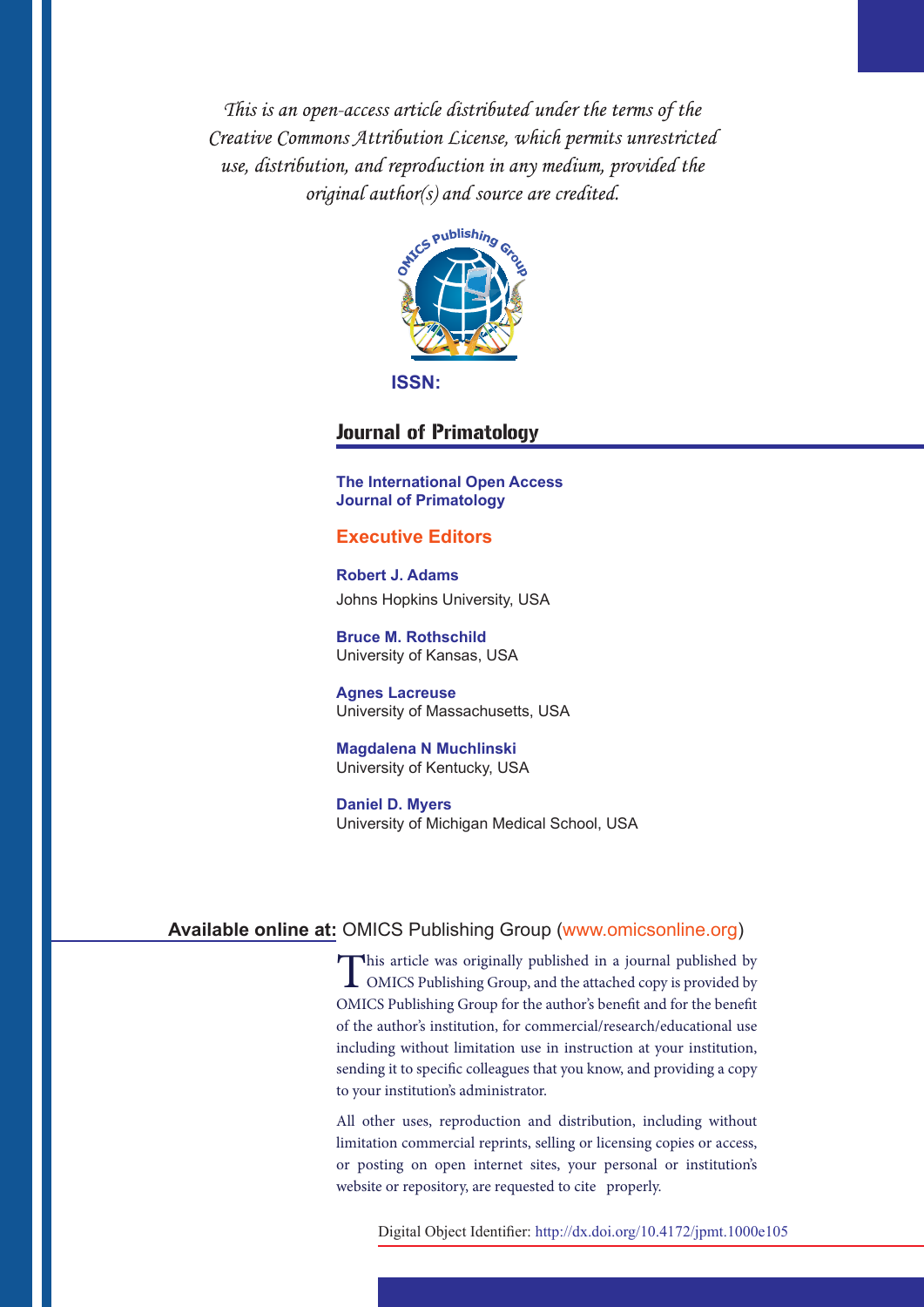

# The Still under Construction Cercopithecinae Phylogeny

### **Luca Sineo\***

*Department of Environmental Biology and Biodiversity, LabHomo / Laboratory of Anthropology University of Palermo, Italy*

Several genera of haplorhines characterize the biodiversity of the tropical/equatorial belt of Africa, with a high rate of sympatry. Phylogenetic relationship of the taxa, in spite of time, aim and general efforts, are still ineffectually known. The relative young age of fossils related to these genera suggests a Plio-Pleistocene differentiation in sub-Saharan Africa.

Within these taxa, subfamily Cercopithecinae (guenons and related monkeys) demonstrates several characters of uniqueness and high rates of sympatry that still need a comprehensive and deep evaluation in order to understand the origin and the phylogeny of the group.

Actually they show the most intense coat patterns differentiation and the widest variability in chromosome number and in syntenic organisation.

From the Systematic point of view Cercopithecinae are a diversified group of primates that includes the genera *Cercopithecus, Chlorocebus, Allenopithecus, Miopithecus* and *Erythrocebus.* Recently the *C. l'hoesti* group has been classified in the genus *Allochrocebus*. This grouping composes the Cercopithecini tribe with about 36 species.

All these monkeys have an undifferentiated skeleton morphology and light body structure adapted to an efficacious deep-forest arboreal life. Tropical forests should have been the environment of the ancestor of the group as nowadays shows a large distribution in African forests (i.e. in present relict forested areas), from Senegal to Uganda, from Eastern Congo to Angola.

Proposed exceptions to this evolutionary hypothesis regard, first and foremost, two (sister) genera: *Allenopithecus* (sp. *nigroviridis*) (Allen's Swamp monkey), and the *Erythrocebus* (sp. *patas*) (Patas monkey, Hussar monkey).

*Allenopithecus* has been generally considered a representative of an ancestral stock of forestal cercopithecini [1]; it is distributed in swampy areas in the Zaire basin, and frequently reported ranging at ground level. *Erythrocebus* is distributed in the semiarid belt that characterises African sub-Saharan regions, from Senegal all the way east to the South Sudan and south way to Tanganika's savannas. Particularly adapted to its ecology it is an efficacious ground-dweller and runner.

From a systematic point of view, Allen's monkey and Patas monkey have very different characters but their condition of terrestriality persuaded several authors to suggest, since the '80s, a possible grouping in a separate clade of ground-dwellers, with ancestral peculiarities. These evaluations, and other data added to the discussion, coming from chromosomal analysis [2,3] and from different molecular approaches [4,5] reiterated the proposal of a subdivision of the subfamily in two main clades of terrestrial (ancestral) and strictly arboreal monkeys. Furthermore other taxa have been intermittently involved in the condition of ancestral representative of the subfamily. The Dwarf monkey *Miopithecus* (sp- *talapoin*) [6,7] strictly arboreal; the largely dispersed savannas green-monkey *Chlorocebus (Cercopithecus) aethiops,* and the *Cercopithecus (Allochrocebus) l'hoesti* [8] that the authors consider as terrestrial but, according to the tradition, and to my experience, is a low strata montane forest tree-dweller. The availability of a more representative set of species allowed Paulina

Perelman [9] to produce a new molecular phylogeny of the tribe. This proposal includes a reversed interpretation, in respect to the critical features of terrestriality and ancestrality. Further, according to this study, the tribe underwent a recent speciation with an "early offshoot" from an ancestral notch (dated near 7 mya), of *Miopithecus* (arboreal) and *Allenopithecus* (trendily terrestrial) in respect to Guenons (*Cercopithecus* spp). The authors conclude saying that a revision of the cercopithecini systematics is urgent. And this is absolutely true.

The situation is evidently confused and the different phylogenetic interpretation, as derived from different experimental approaches appears, from the zoological point of view, very heterogeneous, and definitively vague.

Few considerations are necessary in order to understand the need for this academic discussion. The guenons of the genus *Cercopithecus* appear morphologically uniform and have a wide and overlapping biogeography in western and central forests. This overlapping gave several cues to the depiction of polyspecific associations (even with mangabey) and hybridization (since the historical descriptions of Aldridge-Blake and Struhsaker). Presumably this complicate biogeography has driven their intriguing facial and genital colour patterning, their intense vocal communication and their genetics and reproductive biology. If we start from the hypothesis of a group presumably arisen via adaptation from a ground-dweller common ancestor, we must find, at least in one cluster, hands and feet that clearly demonstrate this stable ecological choice: appendicular bones that are expressive of a ground living specialisation. In a group of terrestrial primates that moves on digits, like Papionini (the other tribe in the Subfamily, with different evolutionary histories inside), we find a huge calcaneum and a semi-vertical shape of the calcaneocuboid facet. When we consider [10] hands and feet anatomy of the over mentioned species in Cercopithecinae we find that *Allenopithecus* has a cercopithecus-like hand, the foot demonstrates a rate of efficaciousness to terrestriality, but the calcaneum indicates that the animal has a basic arboreal specialization. *Chlorocebus (Cercopithecus) aethiops* has admixed characters towards a more cursorial locomotion, with the calcaneum that clearly indicates an aptitude to climbing, suggesting that cursorial features are secondarily acquired. *C. (A.) l'hoesti* is a mosaic analogous to the green-monkey: derived traits are superimposed on a predominantly arboreal body composition. Only *E. patas* shows an extreme adaptation to a sprinter gait, starting from its body composition that is slender and sinuous, with long appendicular skeleton, short digits and elongated calcaneum and metatarsals.

**\*Corresponding author:** Luca Sineo, Professor, Department of Environmental Biology and Biodiversity, LabHomo / Laboratory of Anthropology, University of Palermo, Italy, Tel: 0039-091-23891806; E-mail: luca.sineo@unipa.it

**Received** April 18, 2012; **Accepted** April 18, 2012; **Published** April 20, 2012

**Citation:** Sineo L (2012) The Still under Construction Cercopithecinae Phylogeny. J Primatol 1:e105. doi:[10.4172/jpmt.1000e10](http://dx.doi.org/10.4172/jpmt.1000e105)5

**Copyright:** © 2012 Sineo L. This is an open-access article distributed under the terms of the Creative Commons Attribution License, which permits unrestricted use, distribution, and reproduction in any medium, provided the original author and source are credited.